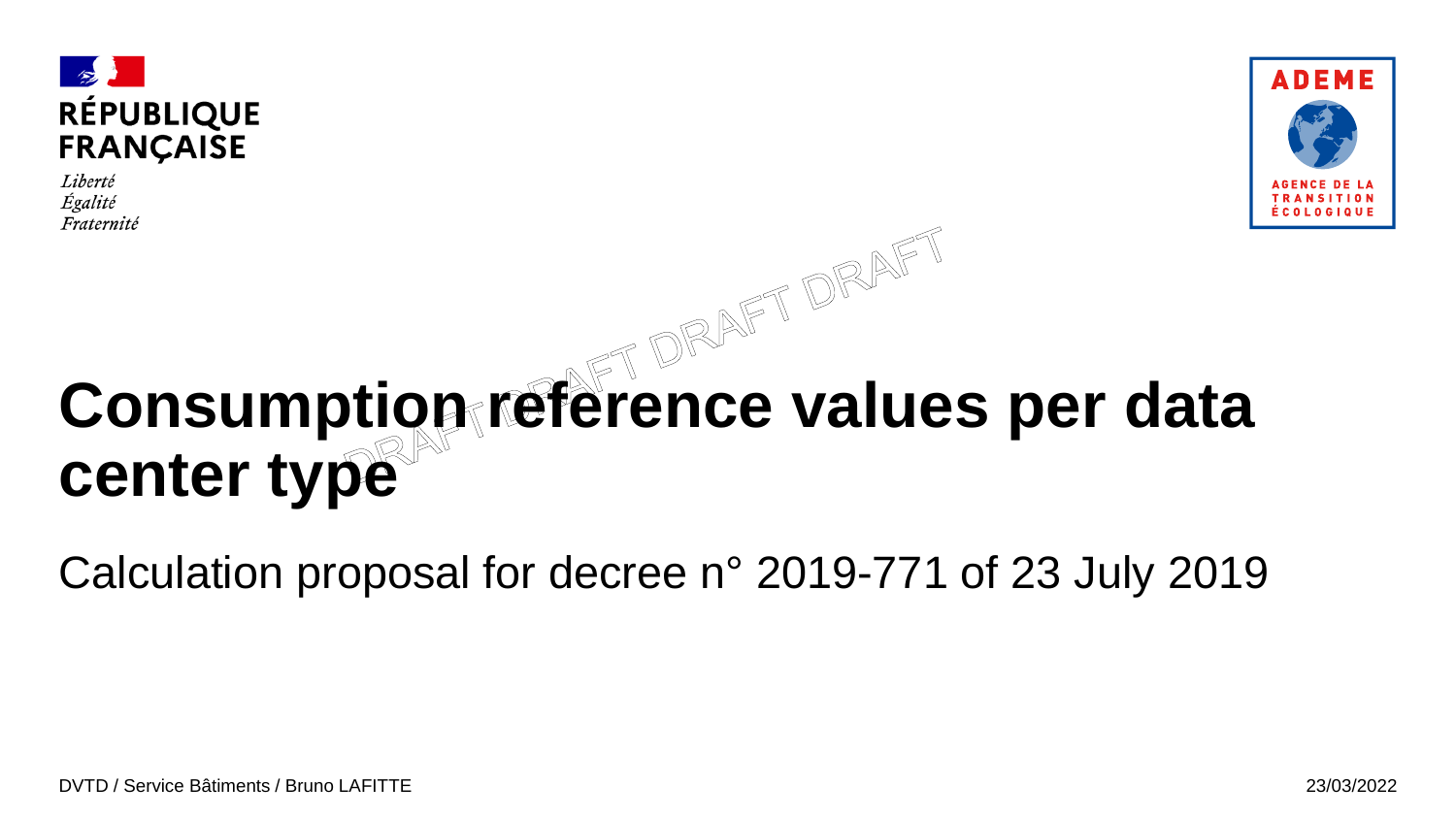

## **Decree so called « tertiary sector »**

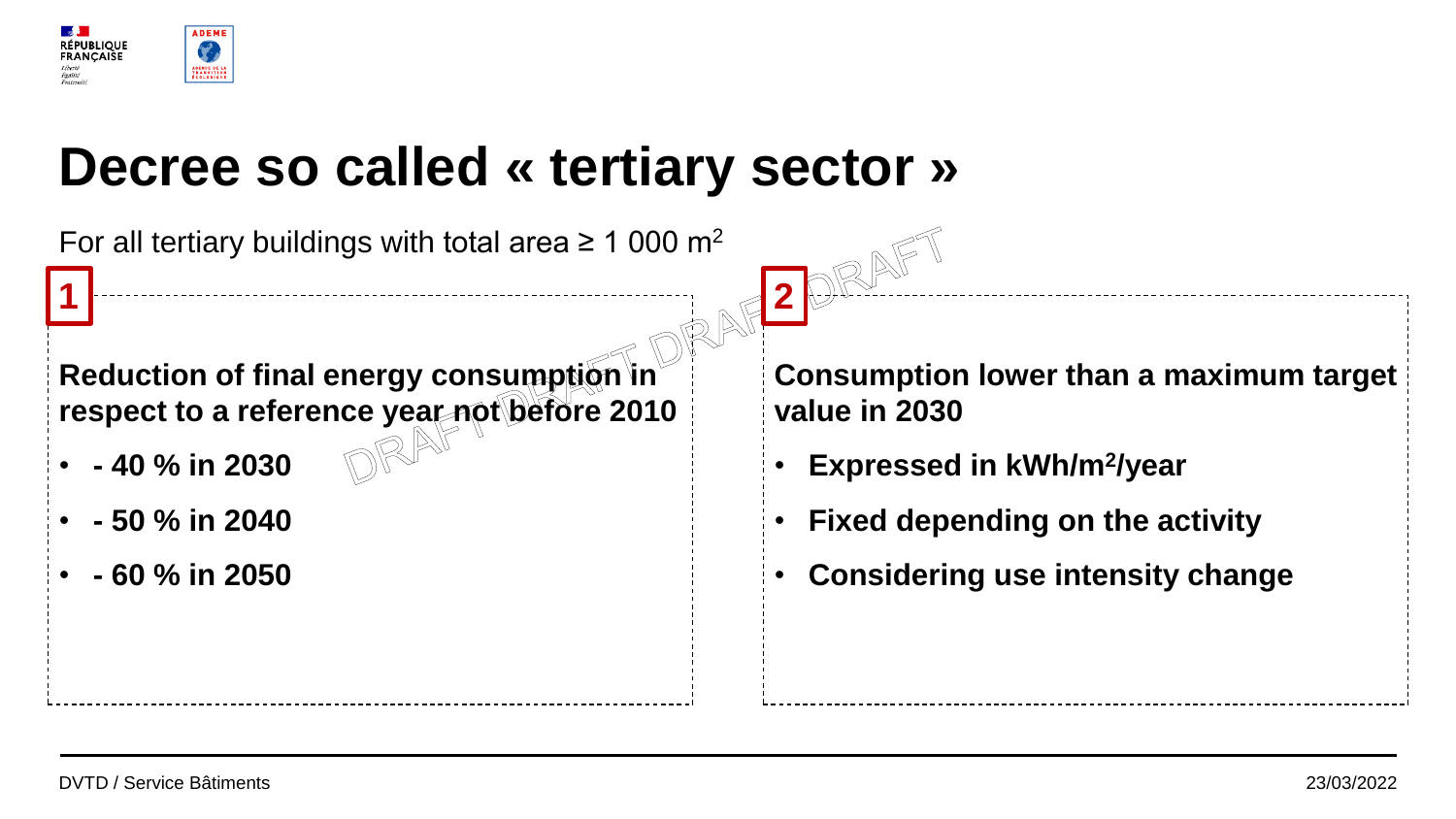

### **Data centres consumption**



energy used as a whole energy used by just the IT equipment P.U.E.=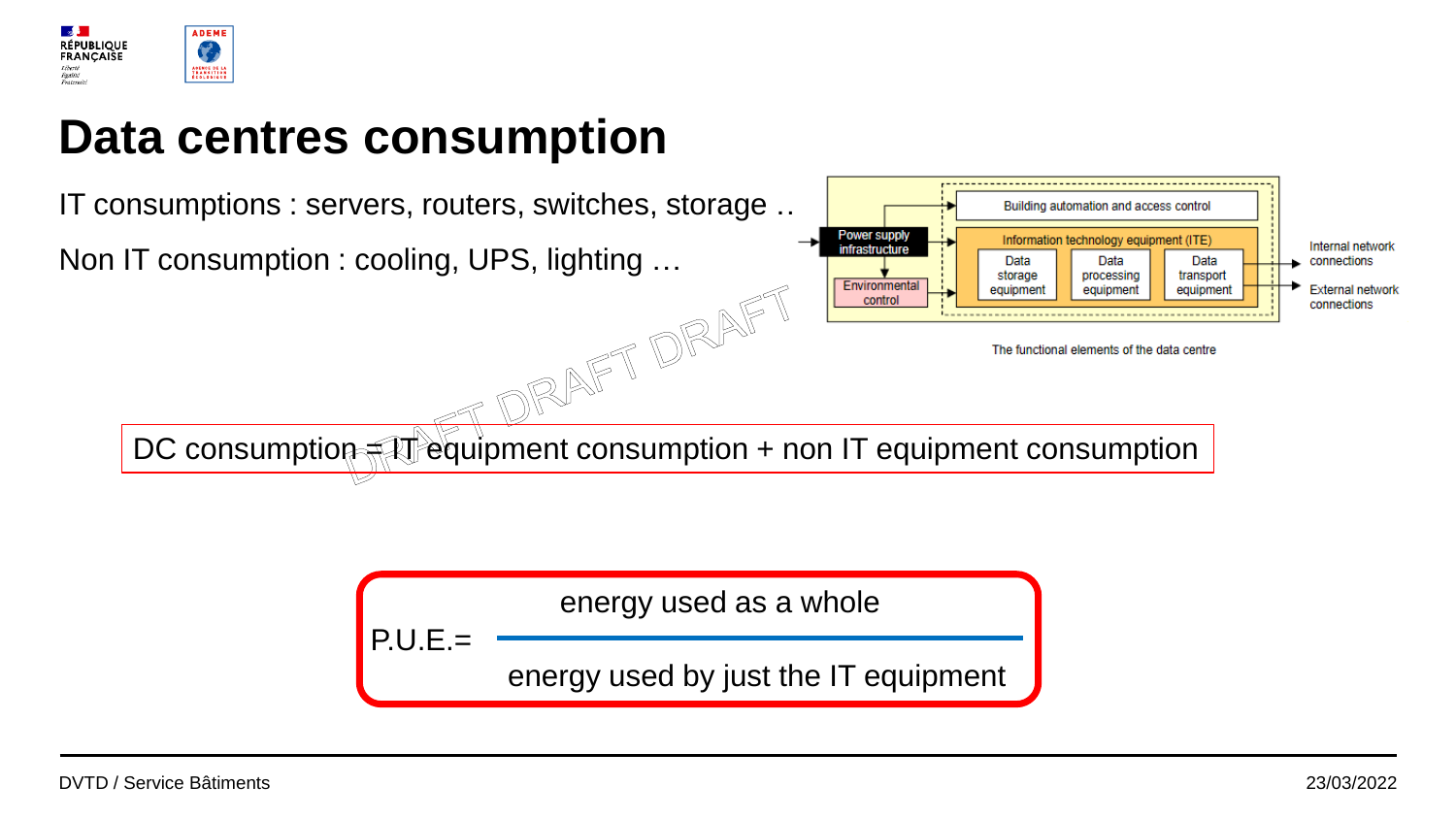

#### **Data centre design** PERSPECTIVE VIEW **Data Hall Support Space Hot Corridor IT Room** Alternative terms include: Alternative terms include: Alternative terms include: · Office Space Pod Hall  $\mathbf{r}$ · Technical Space · Room Room BladeRoom™ Hall · Private Suite  $\bullet$ **ICT Tech Space PLAN VIEW** ٠ Pod Module **Coll Tare** rack surface  $\leftarrow$  $\frac{120k \text{ surface}}{11 \text{ room surface}} = 1/3$ 41.7 matters **Air Optimiser Cold Corridor Row Rack** Alternative terms include: · Cabinet

#### New South Wales Government, Australia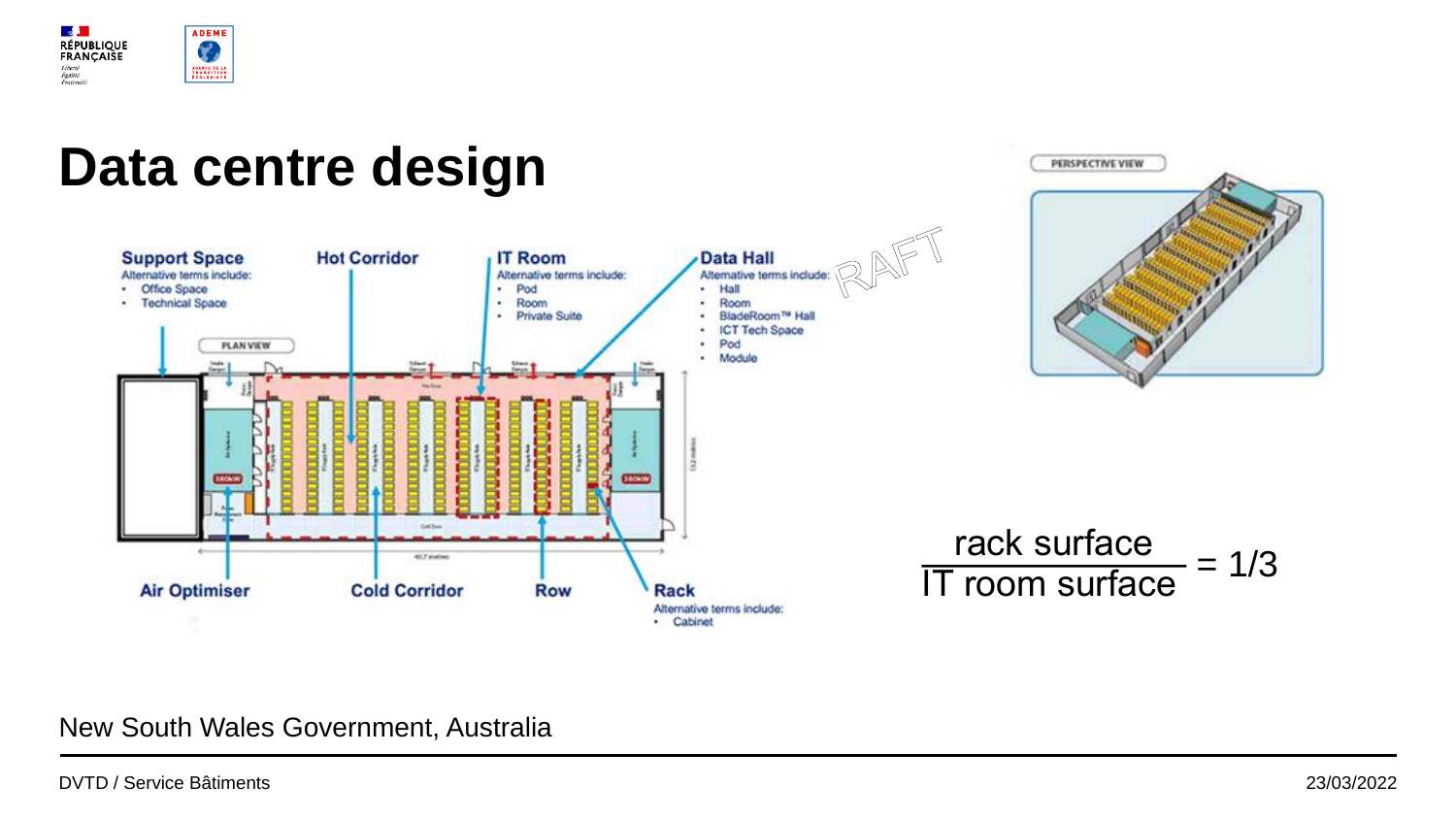

#### **IT consumption maximum allowed**



which *data center* servers are being used and is usually recorded as a percentage.

**Typical rack with 10 servers**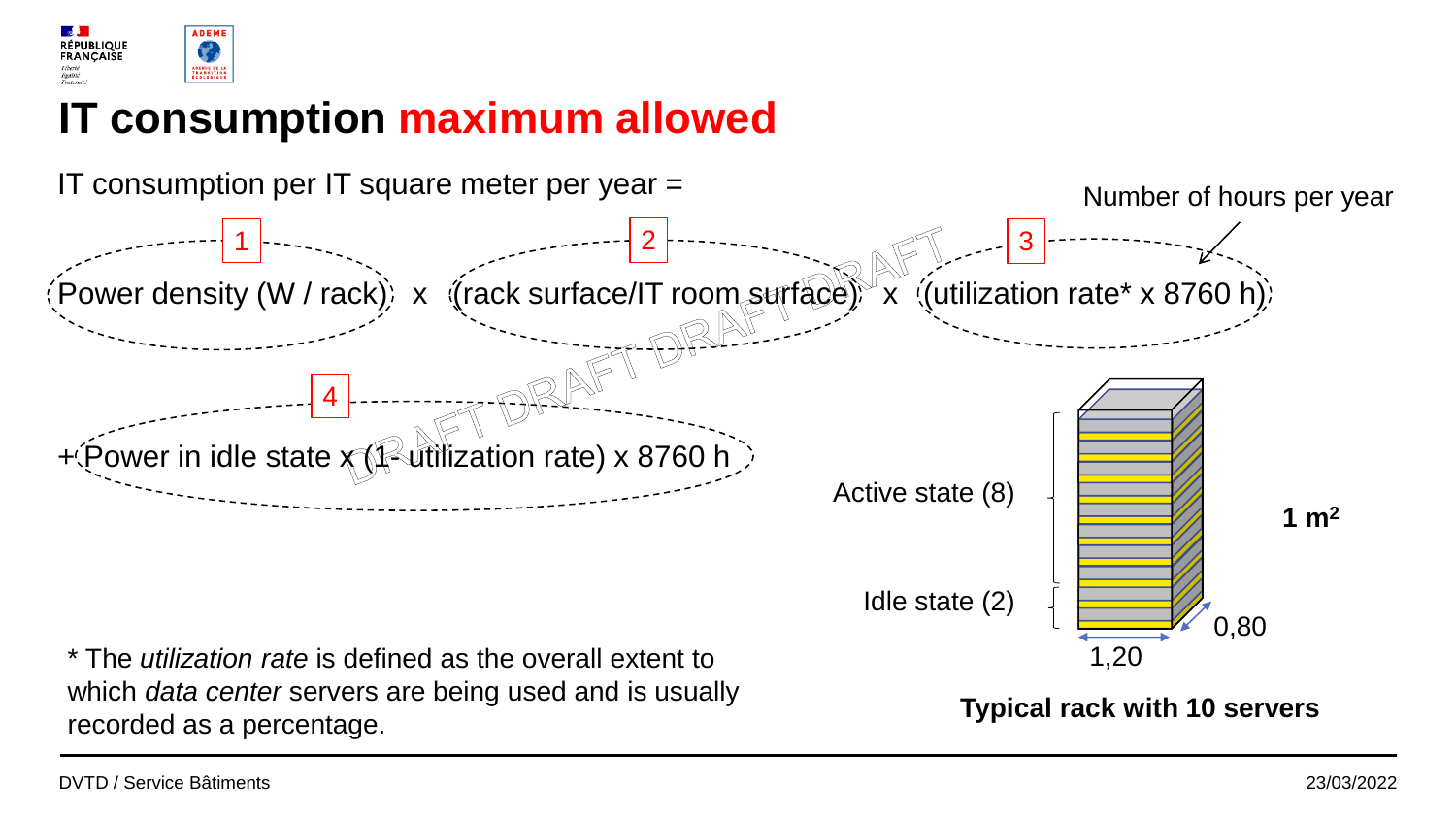

#### **Overall consumption maximum allowed**

Overall consumption per IT square meter

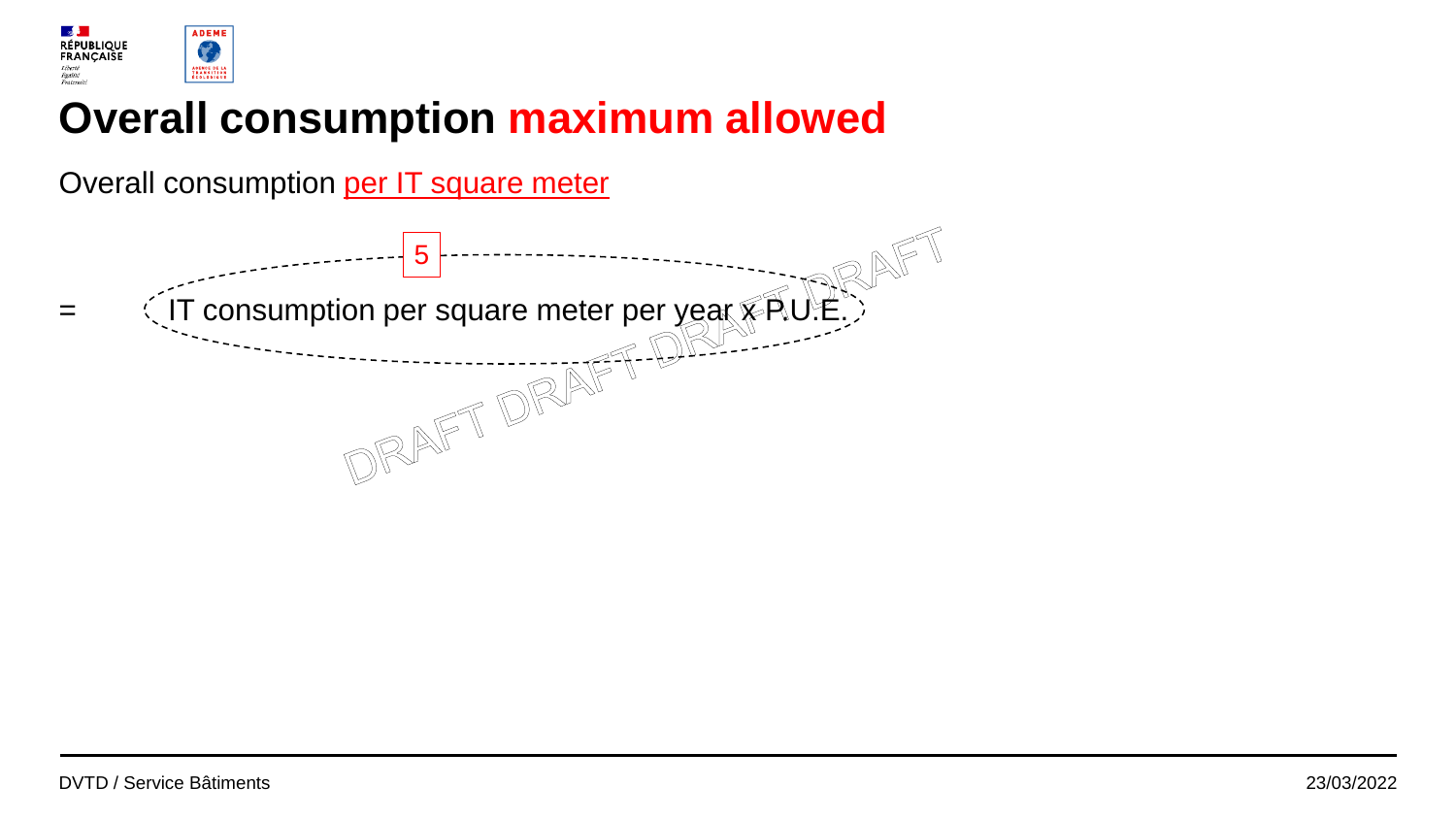

### **Reference values in 2030**

|                                                                                                                     |                                           |                                                         |  |                            | 3   |            | 5   |                    | 4  |  | $\overline{2}$                        |     |
|---------------------------------------------------------------------------------------------------------------------|-------------------------------------------|---------------------------------------------------------|--|----------------------------|-----|------------|-----|--------------------|----|--|---------------------------------------|-----|
| <b>Categories</b>                                                                                                   | <b>IT</b> area                            | <b>IT power density or</b><br>nominal power<br>(W/rack) |  | <b>Utilization</b><br>rate |     | <b>PUE</b> |     | <b>Idle power*</b> |    |  | rack<br>surface/IT<br>room<br>surface |     |
| <b>Server closet</b>                                                                                                | $< 20 \,\mathrm{m}^2$                     | 4000                                                    |  | 50%                        |     |            | 2   | 80                 |    |  | 1/3                                   |     |
| <b>Server room</b>                                                                                                  | $20 \text{ m}^2$ to $100 \text{ m}^2$     | 3000                                                    |  |                            | 40% |            | 1,8 |                    | 80 |  |                                       | 1/3 |
| Mini scale data centre                                                                                              | $100 \text{ m}^2$ to 500 m <sup>2</sup>   | 3500                                                    |  |                            | 40% |            | 1,7 |                    | 80 |  |                                       | 1/3 |
| <b>Small scale data centre</b>                                                                                      | 500 m <sup>2</sup> to 1000 m <sup>2</sup> | 4000                                                    |  |                            | 40% |            | 1,6 |                    | 80 |  |                                       | 1/3 |
| <b>Medium scale data</b><br>centre                                                                                  | $1000 \text{ m}^2$ to 5000 m <sup>2</sup> | 4500                                                    |  |                            | 50% |            | 1,5 |                    | 80 |  |                                       | 1/3 |
| Large scale data centre $5000 \text{ m}^2$ to $10000 \text{ m}^2$                                                   |                                           | 5000                                                    |  |                            | 50% |            | 1,4 |                    | 80 |  |                                       | 1/3 |
| Hyperscale data centre                                                                                              | $> 10000$ m <sup>2</sup>                  | 10000                                                   |  |                            | 60% |            | 1,2 |                    | 80 |  |                                       | 1/3 |
| $\star$ Desulation 0040/494, toble 2 : Dessiele pate pours ollewanes for Dlode or multi neels espress (2 conversion |                                           |                                                         |  |                            |     |            |     |                    |    |  |                                       |     |

\* Regulation 2019/424, table 3 : Base idle state power allowance for Blade or multi-node servers (2 servers in idle mode per rack of 10 servers)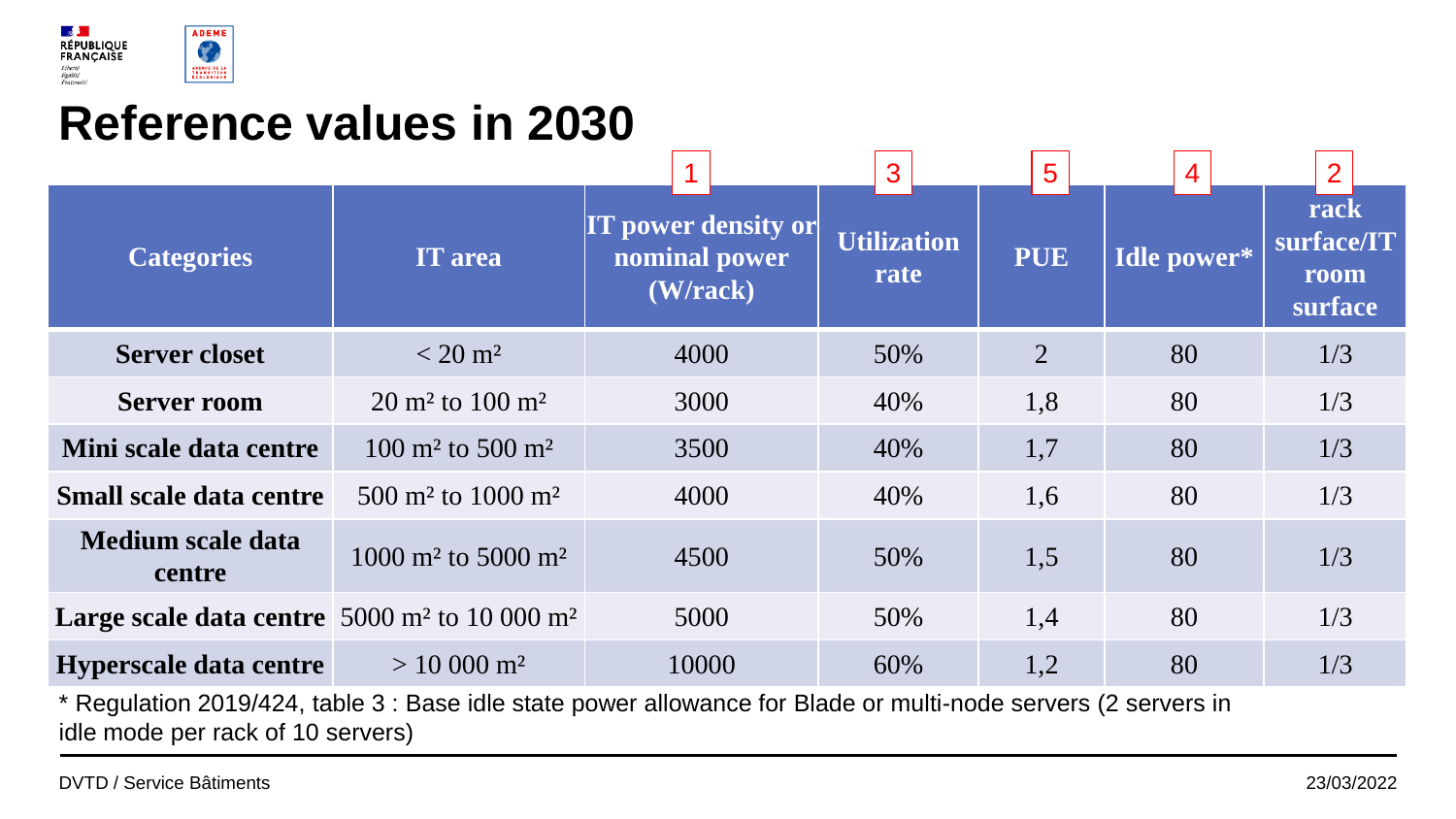

### **Modulation with intensity**

Consumption $_{\text{modulated}}$  (kWh/year/m<sup>2</sup>IT) =

Consumption<sub>reference</sub> x [(Utilization rate / Utilization rate<sub>reference</sub>)

x (Power density / Power density<sub>reference</sub>)]

Modulation equivalent to modulation with change in the volume of data processed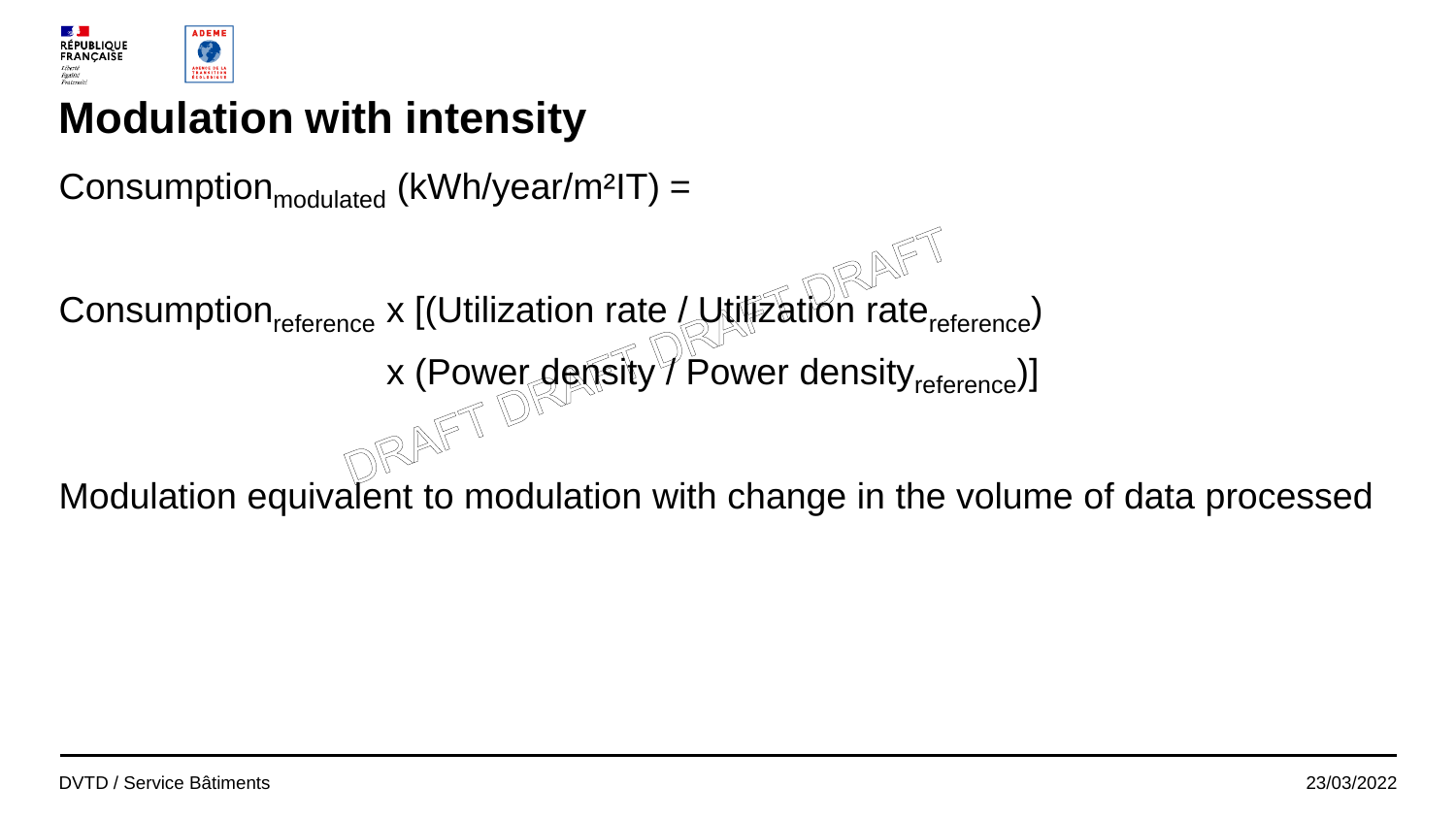

### **Conclusion**

#### Limitations :

- More tests needed with real data center values<br>Average reference values to update ?<br>
...<br>
<u>portunities :</u>
- Average reference values to update ?

#### Opportunities :

…..

…….

- With few non intrusive data from DC operators: set individual consumption limits or target
- Push for higher power density, higher utilization rate, higher rack density in IT room and lower idle power …..

#### Open questions :

- Should we consider the type of data processed ?
- Should we complicate the modulation formula ?
- May we consider that formula for european regulation/delegated act or for labelling ?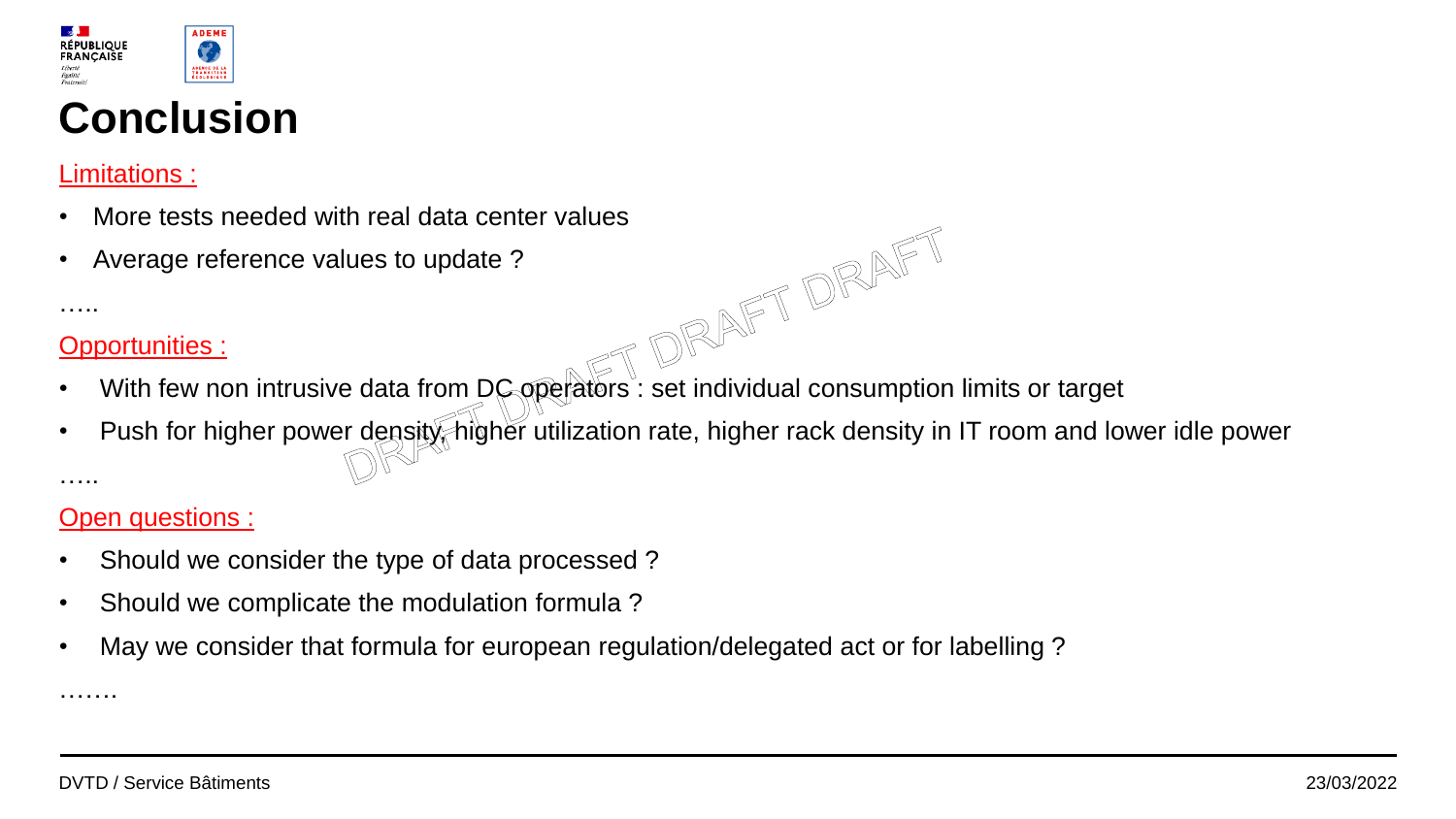

## **RÉPUBLIQUE FRANÇAISE**

Liberté Égalité Fraternité





**Direction Ville et Territoire Durables / Service Bâtiment** Bruno Lafitte : bruno.lafitte@ademe.fr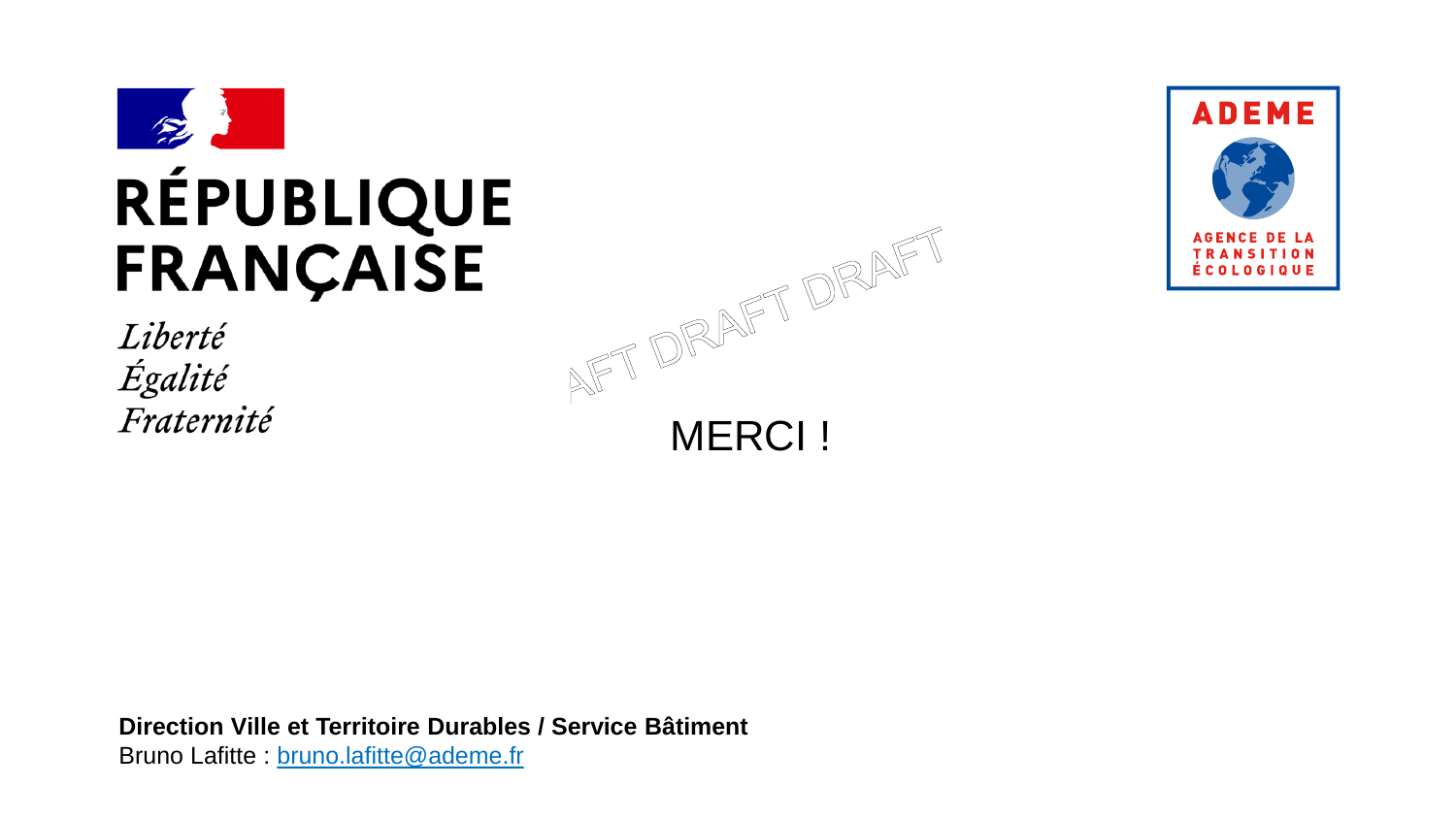

#### **Responsabilities**

4 categories of stakeholders in DC :

- The owner of the building
- 2. The lessor
- 3. The operator
- 4. The owner of IT devices

If the operator (3) is separate from the lessee (most of the cases), the situation is equivalent to a classic delagation contract. First responsabilty is to the delegator, responsability of the delagatee is stated in the contract. For an example, a public service delagatee (private), operating a building (swimming pool, theatre ...) take the responsability for the owner of the building.

For colocation data centres, the owner of IT equipment (4) is considered as a lessee (suject functional entity). He is responsible of its own consumption. The operator (3) of the building charges the energy bill (ellectricity supply and cooling) to the owner of IT equipment.

To sum up, when the owner of the building (1) is operating the building but not the IT equipment wich belongs to several lessees, each lessee is responsible of its own consumption and should declare it based on the information given by the operator. **The lessee should ensure that the operator of the building operates in an efficient way.**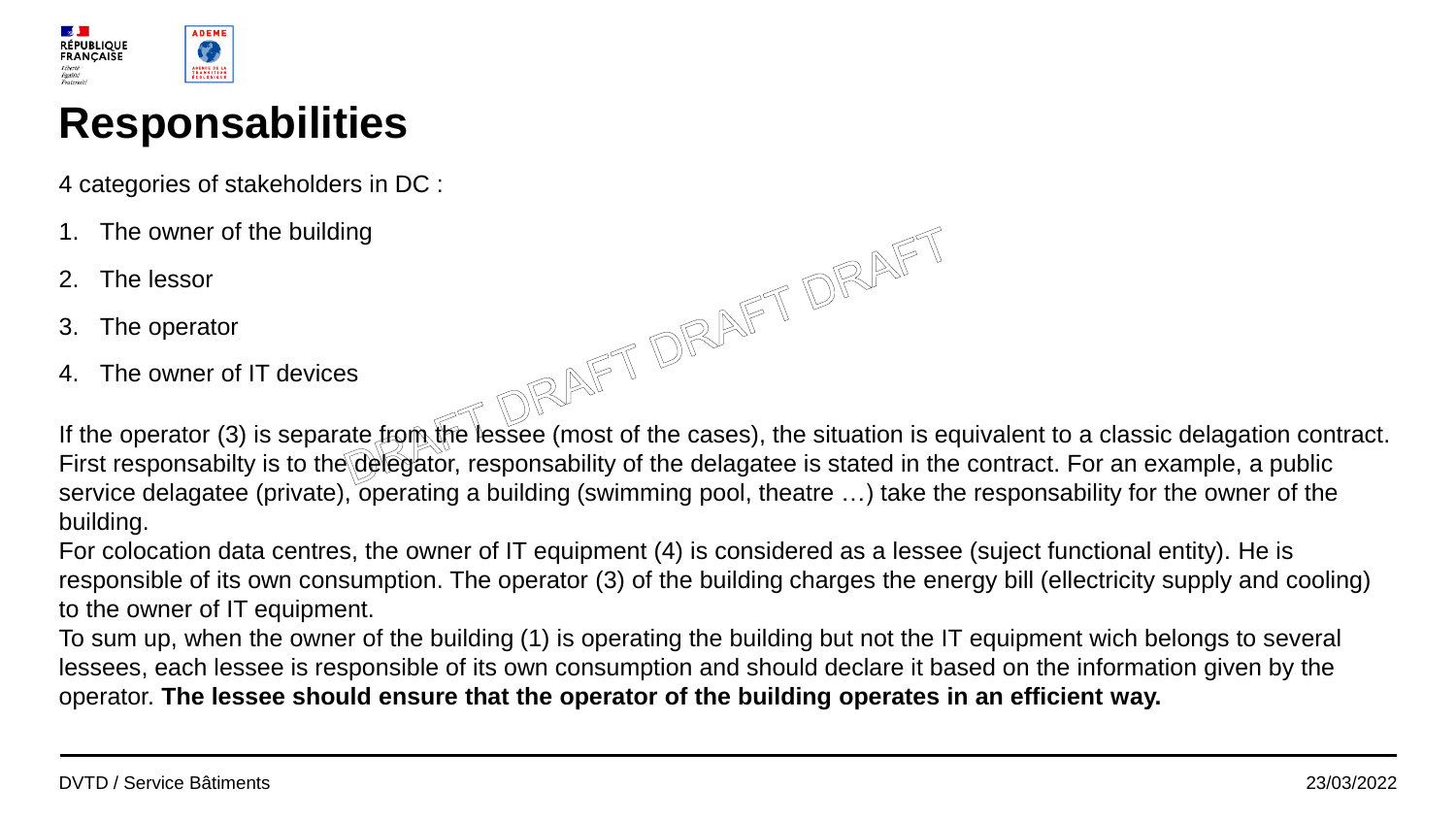

### **Typical cases**

| Configuration<br>Role        | colocation     | Cloud service provider   |                   |  |  |
|------------------------------|----------------|--------------------------|-------------------|--|--|
|                              | Operator       | <b>Customer (lessee)</b> |                   |  |  |
| 1. The owner of the building | X (more often) |                          | X                 |  |  |
| 2. Lessor                    | X              |                          | X (service offer) |  |  |
| 3. Operator of the building  | X              |                          | X                 |  |  |
| 4. Owner of IT               |                | X                        | X                 |  |  |